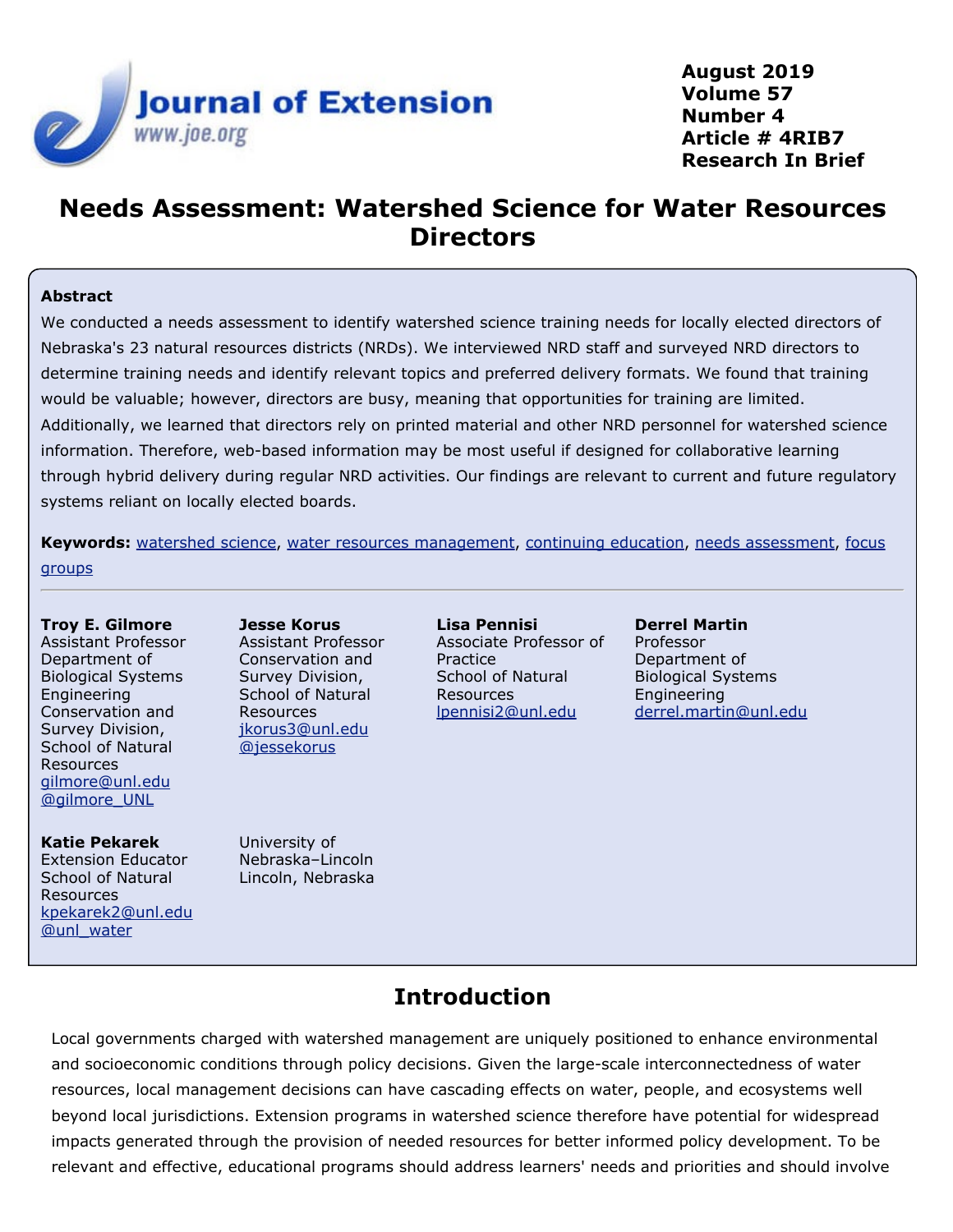Research in Brief Needs Assessment: Watershed Science for Water Resources Directors JOE 57(4)

preferred learning formats. A needs assessment is essential for identifying such needs and priorities (Gamon, 1992; Garst & McCawley, 2015; Robinson & Shepard, 2011). Our goal with the assessment reported here was to identify the watershed science needs of directors (board members) of Nebraska's natural resources districts (NRDs)—the local governing organizations for water and other natural resources.

### **Background**

In 1972 the Nebraska state legislature enacted laws that eventually resulted in 23 NRDs (there were 24 originally), with boundaries that approximately align with river basin boundaries. Most basins were subdivided into two or more NRDs (Bleed & Hoffman Babbitt, 2015). The NRD system features strong local governance through locally elected boards of directors. Directors of an NRD work with a full-time manager and staff to develop policies, implement programs for the district, and coordinate transboundary issues.

NRDs are tasked with 12 statutory responsibilities, including groundwater and surface water management, erosion prevention, flood control, recreation area management, soil conservation, solid waste disposal, and wildlife habitat protection (Bleed & Hoffman Babbitt, 2015). Performing these responsibilities depends on watershed science, "the interdisciplinary study of the natural processes and human activities that affect fresh water resources" (Warner College of Natural Resources, n.d.).

NRD directors comprise a unique educational audience—dissimilar to the audience of watershed management practitioners (e.g., Wolfson et al., 2015). Directors have various educational and professional backgrounds and serve varying tenures on their boards. They receive minor compensation for meetings and related expenses, but many have full-time careers.

We assessed three factors: (a) the need for watershed science training for directors, (b) critical topics on which watershed science education is needed, and (c) preferred educational delivery formats for education on those critical topics. We used focus groups of NRD staff and managers initially and then conducted a webbased survey of NRD directors.

### **Methods**

We used a mixed-methods design wherein we first collected qualitative interview data to assist in developing a quantitative web-based director survey. The interviews and director survey were administered by the Bureau of Sociological Research at the University of Nebraska–Lincoln. Semistructured interview questions and survey items were reviewed by the University of Nebraska–Lincoln Institutional Review Board.

# **Qualitative Interviews**

In February and March 2017, we conducted qualitative interviews with NRD staff and managers through two focus group sessions with 12 people total and three individual phone interviews. The semistructured interviews focused on five questions, with probes. Questions were designed to evaluate the educational needs of the directors—including related to critical topics and preferred delivery methods—as perceived by NRD staff and managers who often provide technical information to directors.

Focus group and phone interviews lasted 30–90 min, were recorded and transcribed verbatim, and were then analyzed for common themes independently by two social scientists to validate the data through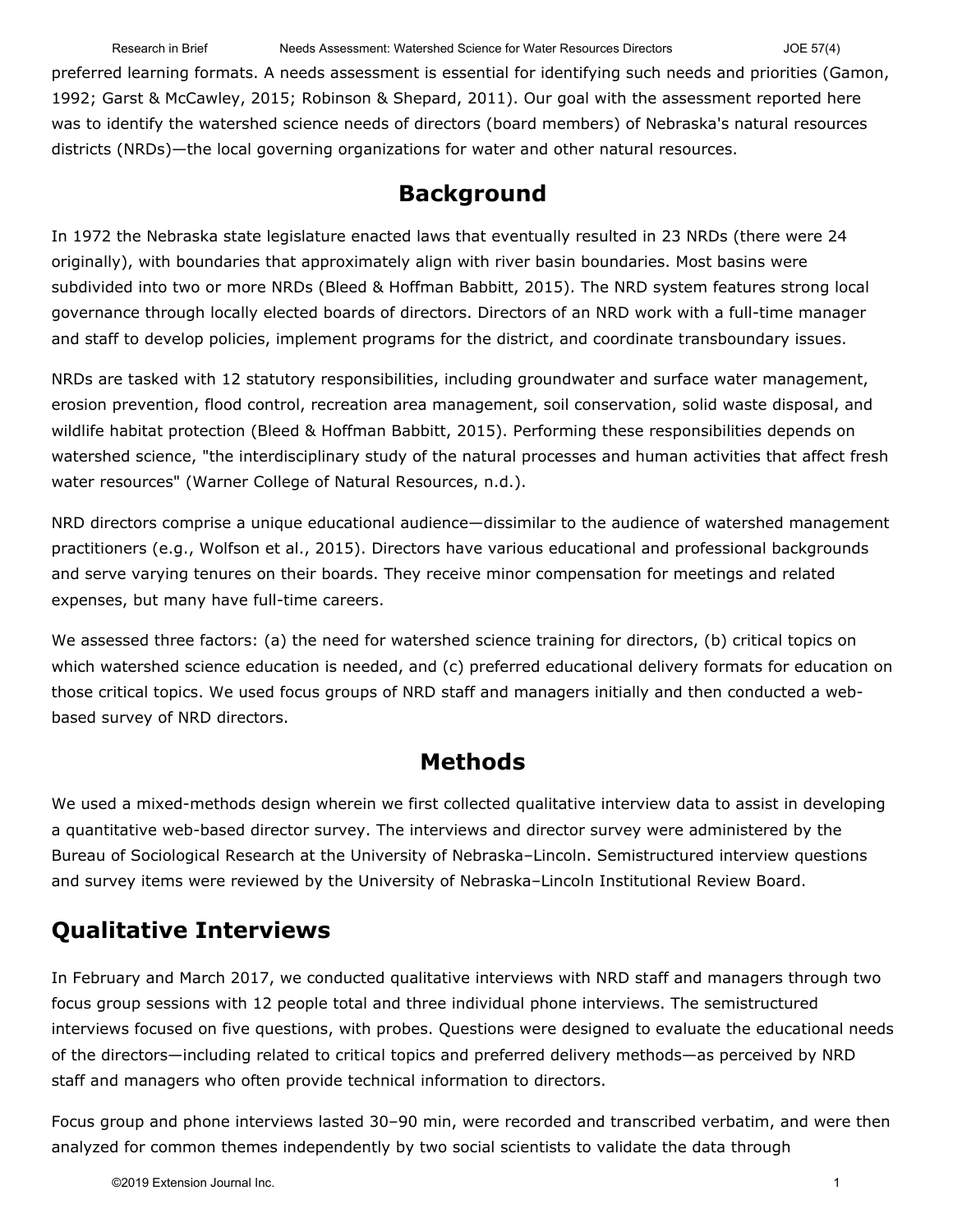triangulation. Thematic analysis grounded in the data transcripts (Braun & Clarke, 2006) allowed water topics and subtopics and relevant themes and salient meanings to emerge from the data. In developing the quantitative survey, we emphasized topics and themes that interviewees had become passionate about, that were repeated, and/or that were agreed on by multiple interviewees. Research in Brief Needs Assessment: Watershed Science for Water Resources Directors JOE 57(4)

### **Quantitative Director Survey**

The director survey contained the following 34 items:

- seven multiple-choice knowledge items,
- 14 Likert-type items on potential topics for watershed science education (4-point scales of *not at all interested* to *very interested*),
- two categorical items asking where watershed information was obtained,
- three items asking about the amount of time spent on work for the NRD board, and
- eight demographic items (addressing gender, race, education, geographic region, number of terms on the NRD board, and occupation).

In November 2017, all 23 NRD managers were emailed a link to a web-based survey. Managers sent the link to 323 current directors. Reminders were sent 10 and 25 days after the original request, and data collection ended after 36 days. A total of 59 directors completed part or all of the survey, for a response rate of 18%. Simple statistics (means, frequencies, and percentages) were calculated in Excel (Office 2016 version). The average reported age of respondents was 58.5 years (*SD* = 12.1, 49 respondents); 96% were male, and 86% reported having had at least some college education (Table 1). The average age of and percentage of males among our respondents were similar to demographics of farm operators in Nebraska (55.7 years and 92%, respectively) (U.S. Department of Agriculture National Agricultural Statistics Service, n.d.), who regularly make up a large percentage of NRD directors.

#### **Table 1.**

Key Demographics of Natural Resources District (NRD) Director Survey Respondents

| Category                                                | Percentage of respondents <sup>a</sup> Number of respondents |    |                |
|---------------------------------------------------------|--------------------------------------------------------------|----|----------------|
| Gender                                                  |                                                              |    |                |
| Female                                                  | 4%                                                           | 2  |                |
| Male                                                    | 96%                                                          | 47 |                |
| Race                                                    |                                                              |    |                |
| White (Caucasian)                                       | 100%                                                         | 49 |                |
| Highest education level                                 |                                                              |    |                |
| High school/GED                                         | 14%                                                          | 7  |                |
| Some college, no degree<br>©2019 Extension Journal Inc. | 22%                                                          | 11 | $\overline{2}$ |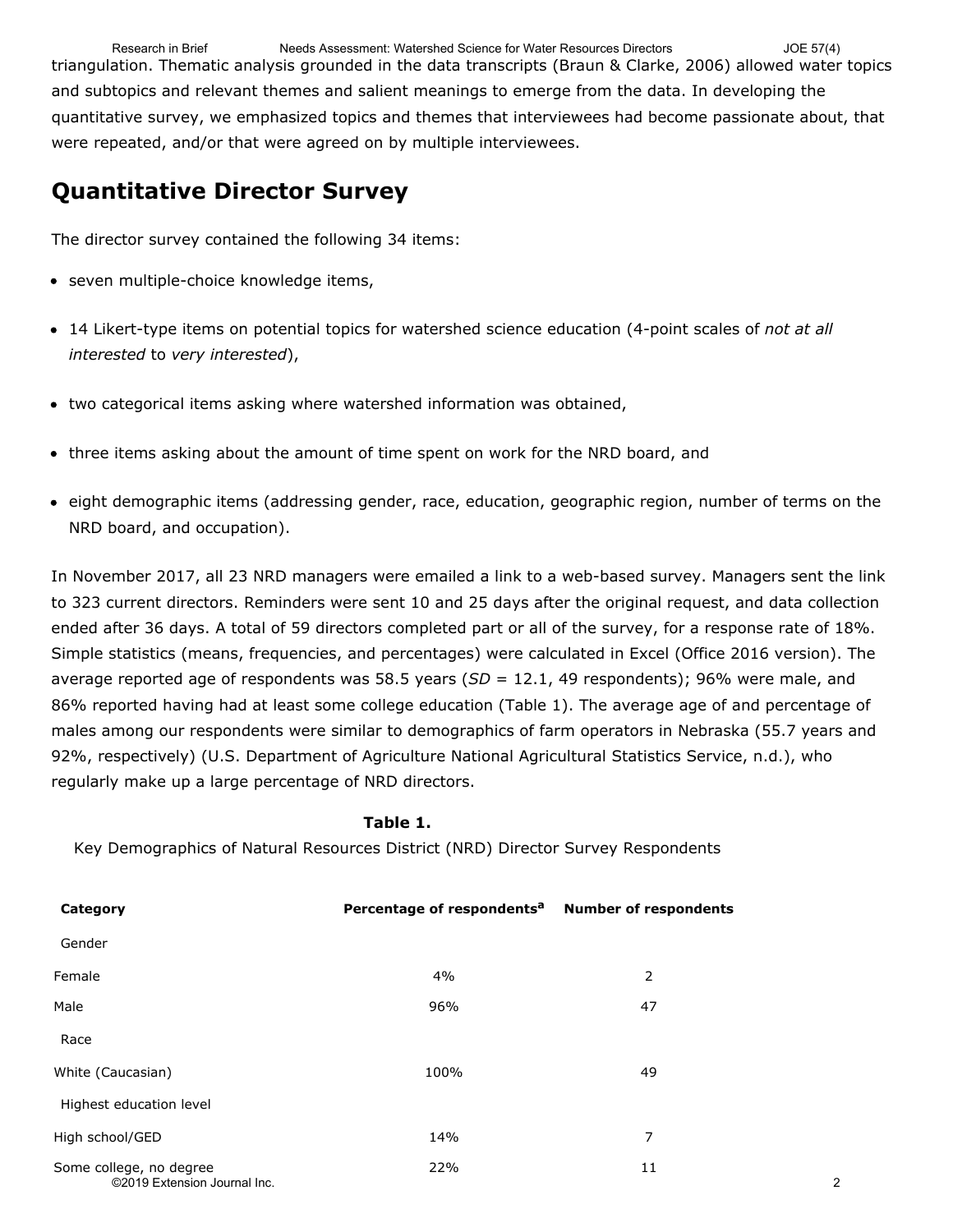| Research in Brief                                  | Needs Assessment: Watershed Science for Water Resources Directors |                | JOE 57(4) |
|----------------------------------------------------|-------------------------------------------------------------------|----------------|-----------|
| Technical/associate's degree/junior college        | 14%                                                               | $\overline{7}$ |           |
| Bachelor's degree                                  | 39%                                                               | 19             |           |
| Graduate or professional degree                    | 10%                                                               | 5              |           |
| Location in Nebraska                               |                                                                   |                |           |
| East                                               | 31%                                                               | 15             |           |
| North central                                      | 31%                                                               | 15             |           |
| South central                                      | 35%                                                               | 17             |           |
| West/panhandle                                     | 4%                                                                | $\overline{2}$ |           |
| Experience on NRD board (typical term $=$ 4 years) |                                                                   |                |           |
| $<$ 1 term                                         | 33%                                                               | 16             |           |
| $1-2$ terms                                        | 27%                                                               | 13             |           |
| 3-4 terms                                          | 27%                                                               | 13             |           |
| >4 terms                                           | 14%                                                               | $\overline{7}$ |           |
| Occupation                                         |                                                                   |                |           |
| Farmer                                             | 43%                                                               | 21             |           |
| Rancher                                            | 12%                                                               | 6              |           |
| Trades/contractor                                  | 6%                                                                | 3              |           |
| Engineering/technical                              | 2%                                                                | $\mathbf{1}$   |           |
| Other professional                                 | 20%                                                               | $10\,$         |           |
| Retired                                            | 4%                                                                | $\overline{2}$ |           |
| Other, please specify                              | 12%                                                               | 6              |           |

aPercentage calculated according to the number of respondents for the specified question.

### **Results and Discussion**

# **Demonstrating a Need for Targeted Watershed Science Education**

Interview and director survey responses indicated a need for watershed science training.

Most interview participants indicated that watershed science training would help NRD staff provide background to assist directors in making policy decisions. They further stated that the information should specifically target issues that are under NRD jurisdiction and should be easily accessible to directors. Several interview participants noted that workshops and courses on watershed science topics were sometimes available but that the time and travel required to attend were prohibitive to many (e.g., "If you're going to educate [directors], maybe you need to do it in chunks rather than trying to get everybody in a group some place"). Further, interviewees stated that although web searches provide a plethora of information choices, it is difficult to determine what information is most relevant and reliable (e.g., "There is no way to get a little bit of information"). These interview responses highlight a need to provide targeted and specific information, consistent with other studies, to effectively address watershed issues (e.g., Shepard, 1999).

©2019 Extension Journal Inc. 3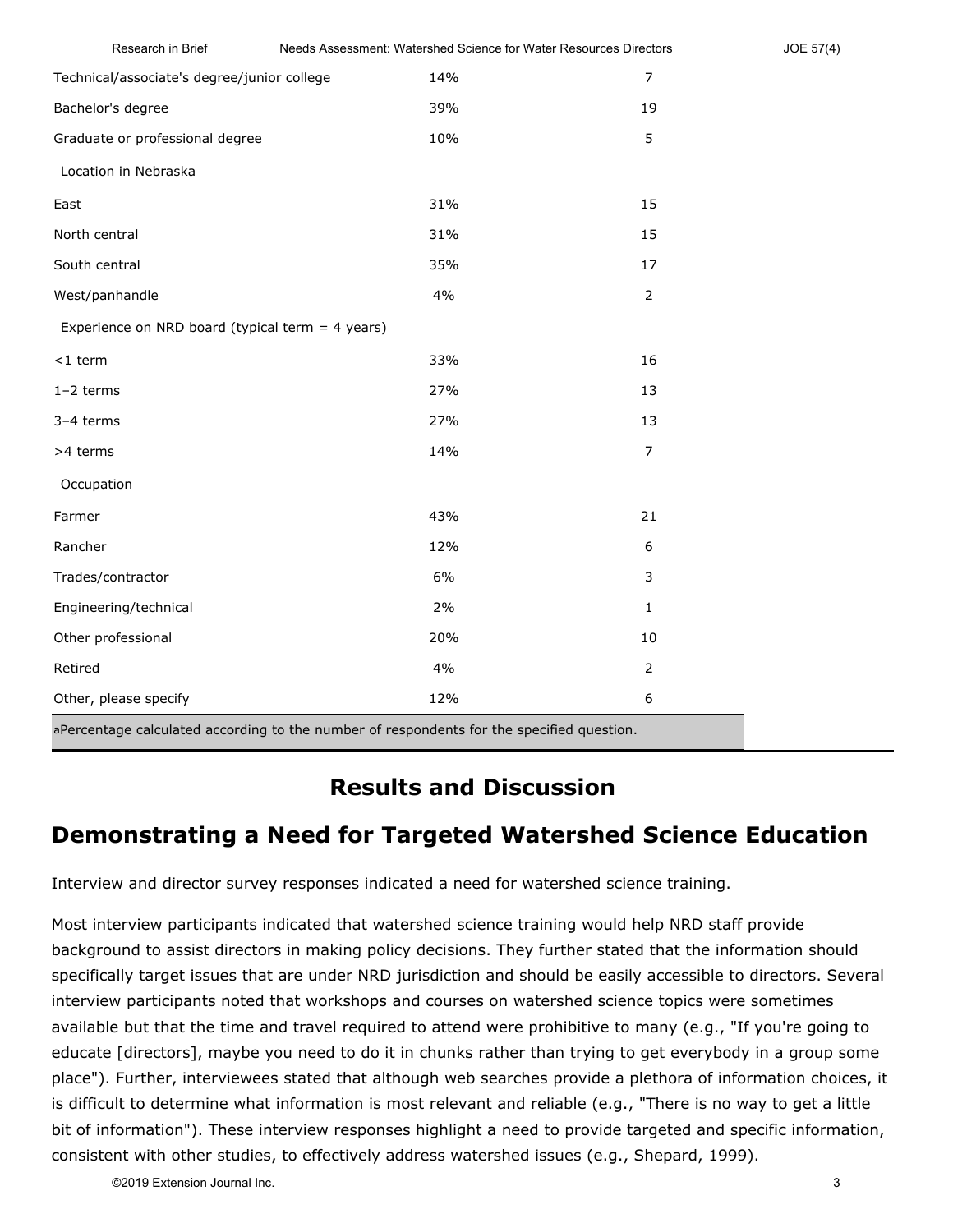In the director survey, we assessed training needs related to a subset of topics and hydrologic terms identified during the interviews (see Appendix A). The director survey contained two conceptual questions (i.e., "Under which of the following conditions is groundwater most likely to have high nitrate concentrations?" and "What is the primary benefit of wetlands?") and five definition questions (for the terms *aquifer*, *groundwater model*, *unsaturated zone*, *unconfined*, and *watershed*). Responses were more accurate regarding the contribution of environmental factors to elevated nitrate concentrations in groundwater (94% correct) and the primary benefits of wetlands (98% correct). Overall, 59% of definition questions were answered correctly. The definition of *watershed* was understood by most interviewees (78%), perhaps related to the knowledge that NRD boundaries generally coincide with watershed boundaries.

### **Critical Topics**

The critical educational topics identified by interview participants related to the categories of (a) basic watershed science, (b) regional issues, and (c) legal, regulatory, and agency issues (see Appendix A). The greatest emphasis was on the critical topics of water quantity and water quality and related subtopics (detailed in Appendix B). Interview participants strongly emphasized the need for basic terminology and concept education, but the scope of learning spanned from basic to complex watershed topics. For example, one participant cited the need for directors to understand "confined aquifers and unconfined aquifers and how does it all relate," and another interview participant noted that effective watershed management requires a recognition of interactions across "groundwater, water quantity, water quality, the storm water, the flooding, the conservation practices, right down to the recreation and protection of those resources."

Interviewees expressed a preference for topics locally or personally relevant to directors. For example, case studies for regions of the state might interest directors. Some inconsistency occurred during discussions on the generality of information. Several participants cited examples of existing information that is too sitespecific, but others indicated that research or Extension products are sometimes overly generalized given the differences in geology, precipitation, and/or land use across Nebraska.

Directors were asked to indicate their levels of interest in 14 of the topics identified by interview participants. Eighty-five percent of the directors indicated that they were somewhat to very interested in learning more about all but two of the selected topics (Figure 1).

#### **Figure 1.**

Percentages of Natural Resources District Directors Somewhat to Very Interested in Watershed Topics Identified by Focus Group Participants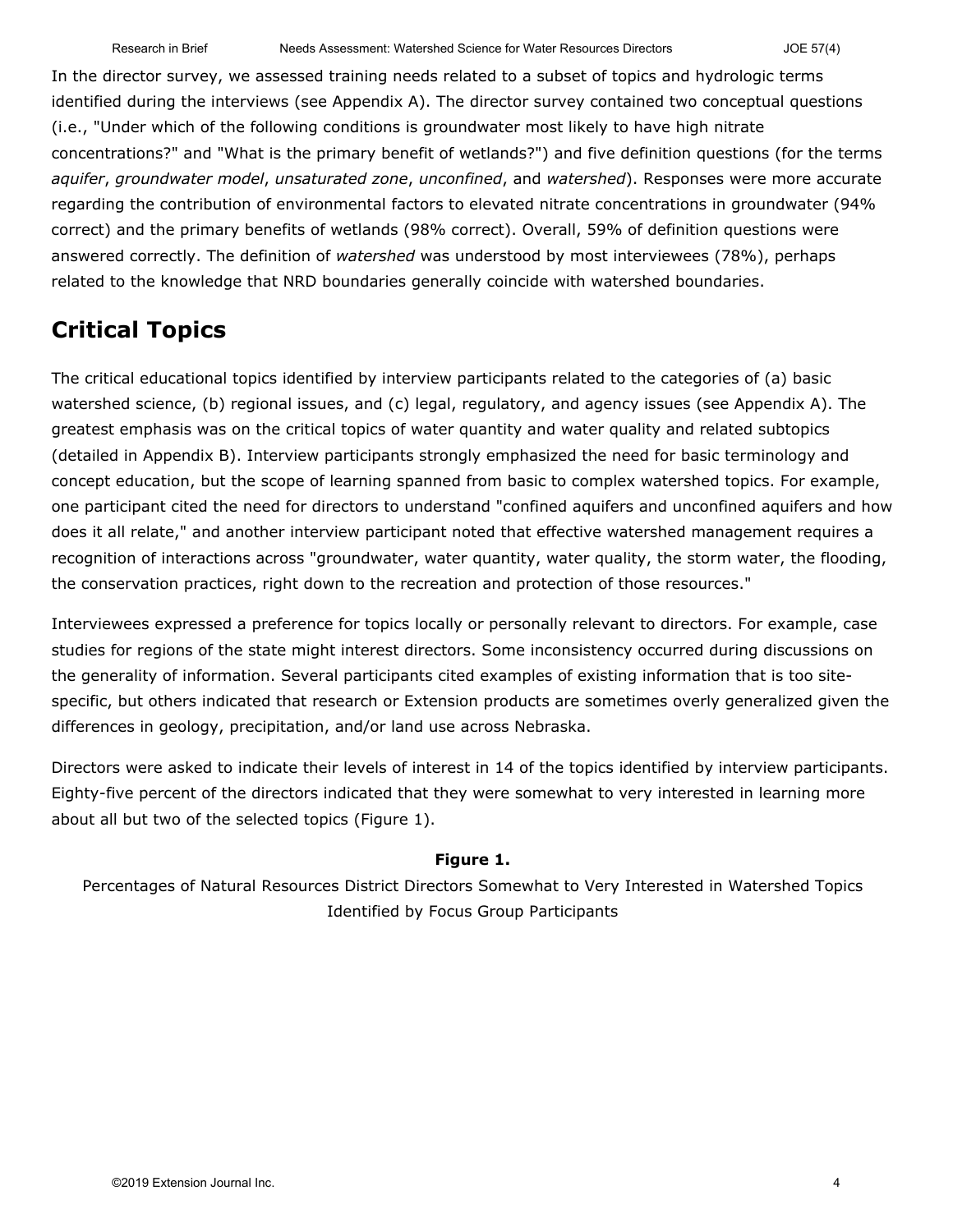

### **Preferred Delivery Methods for Meeting Educational Needs**

Interview participants favored web-based materials due to geographical diversity across NRDs. However, inclusion of some personal interaction (i.e., hybrid delivery) was desired. They emphasized preference for learner–content interaction (e.g., Kuo & Belland, 2016), especially for topics for which visualization and engagement are difficult (e.g., water quality).

The director survey revealed that many of the directors relied on print media to obtain watershed information (Figure 2). Moreover, one director printed the web survey for manual completion, and another requested that future surveys be available in print. The directors' preference toward printed material suggests potential headwinds for delivering online-only content. However, the majority of directors learned about watershed issues from NRD colleagues (Figure 2). The relevance of this circumstance was underscored by a comment from one of the interview participants: "If we had a committee meeting and we could devote 20 or 30 minutes to a topic and then do our regular business, they [directors] would be willing to do that." Such an approach might facilitate collaborative learning through group discussions (e.g., Laal & Ghodsi, 2012).

Results indicate openness to Extension expertise among directors. Among web-based options on the director survey, Nebraska Extension websites were more likely to be used (32%) as compared to other sources. Fiftynine percent of directors reported using Nebraska Extension information to make decisions about water

©2019 Extension Journal Inc. 5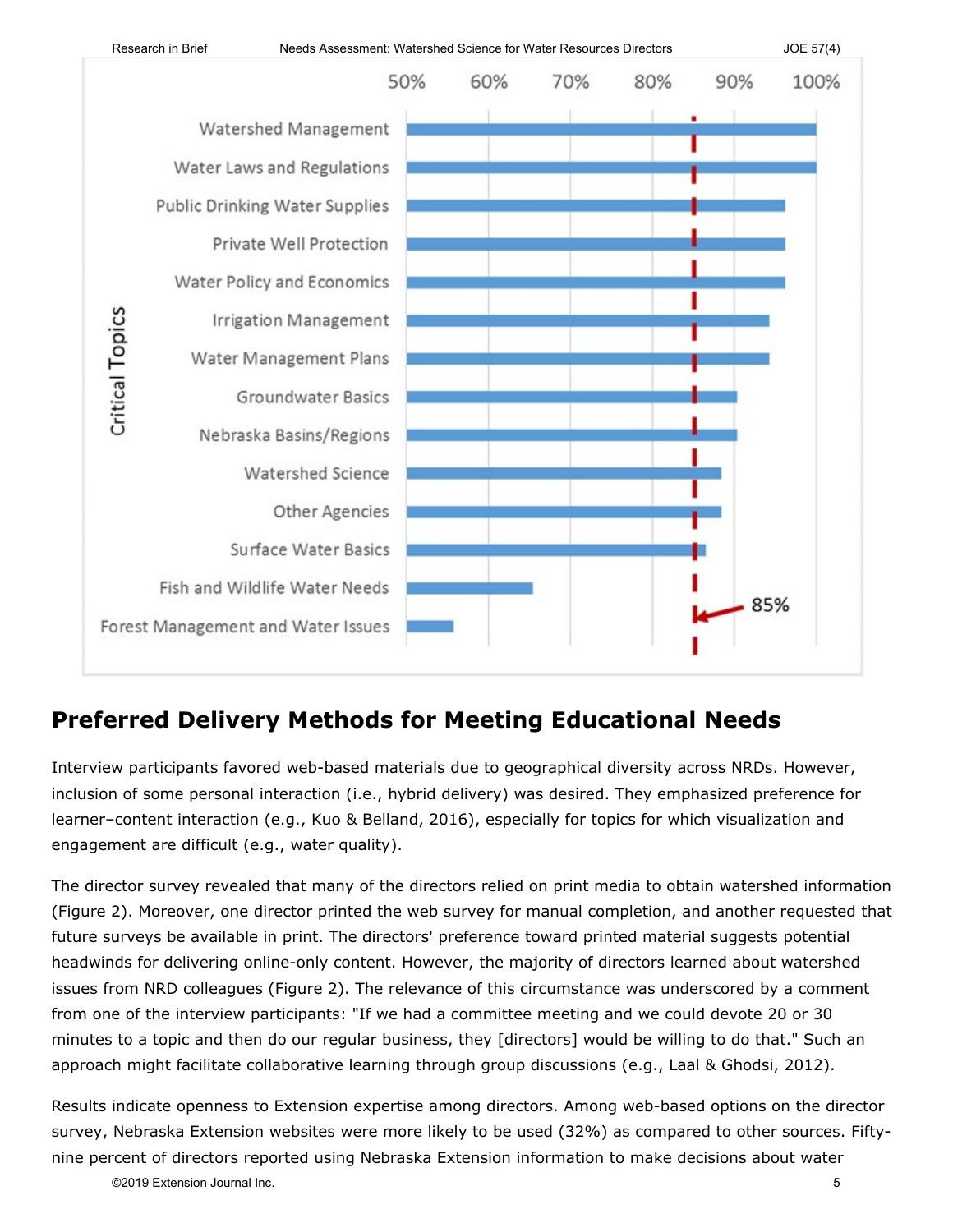resources management. This response is similar to the percentage of directors who rely on newspapers or printed fact sheets, bulletins, or brochures (Figure 2). Research in Brief Needs Assessment: Watershed Science for Water Resources Directors JOE 57(4)

#### **Figure 2.**

Current Learning Methods Used by Natural Resources District (NRD) Directors for Watershed Issues



Regardless of information source and delivery format, time limitations of directors were highlighted by interview participants, who suggested that training should be limited to 30-min sessions. Most directors (61%) reported spending less than 5 hr per month on NRD issues, whereas 39% reported spending more than 5 hr. Thus, one short training session per month would substantially increase the time most directors spend on NRD business—1 hr of training equates to an increase of about 20% of such time for most directors —unless the activity were to be completed during regular meetings.

#### **Summary and Conclusions**

The research reported here is the first step in a coproduction approach (Baumgart-Getz, Prokopy, & Floress, 2012) to influencing NRD directors' knowledge levels and decision-making approaches. We assessed need, topics of interest, and preferred delivery formats related to providing watershed science information to locally ©2019 Extension Journal Inc. 6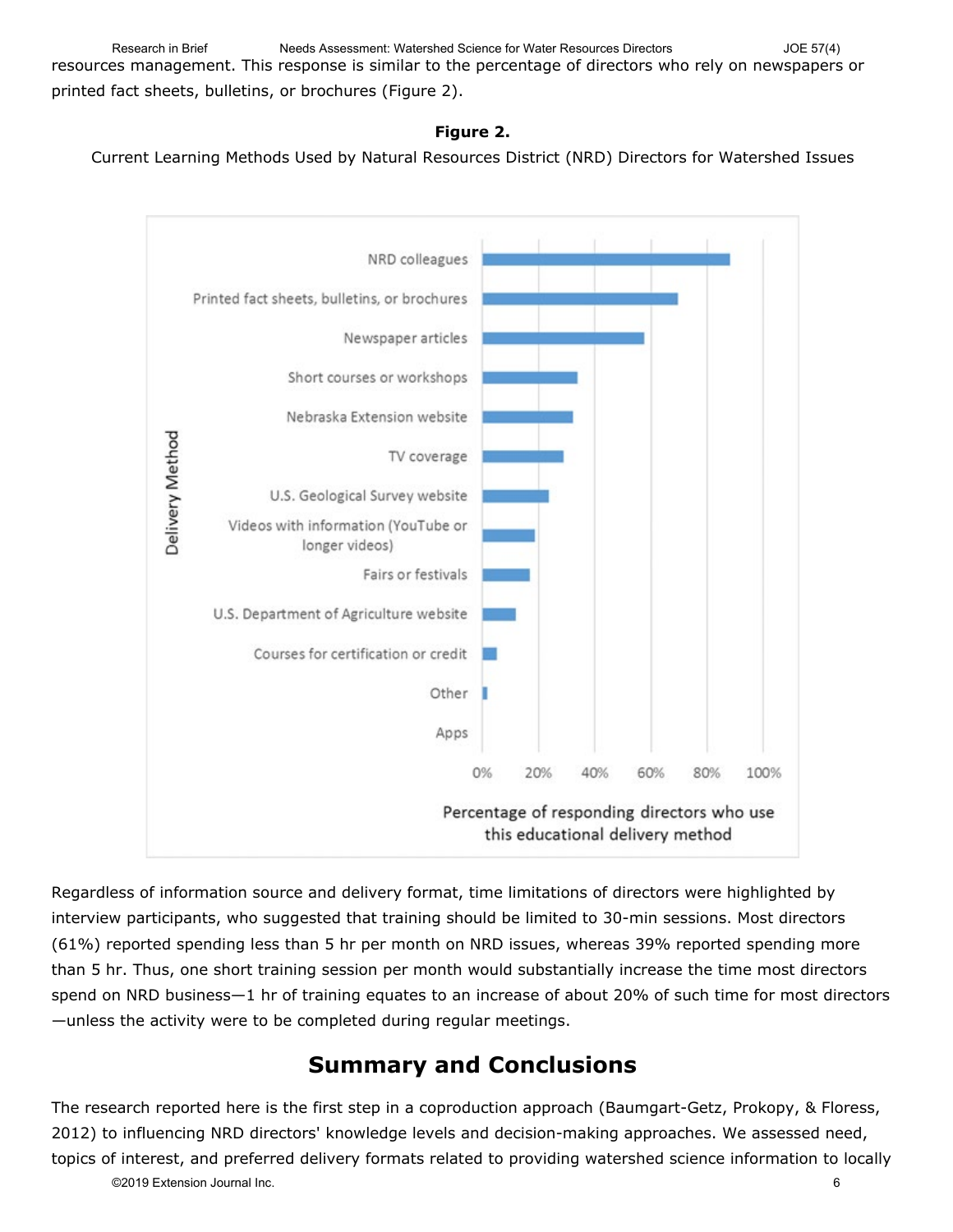elected directors. Focus group and individual interviews with NRD staff and managers and a web survey of directors indicated that additional watershed science training would be beneficial. Directors who responded to the survey were interested in learning about a wide range of watershed science topics. Directors performed well when asked about two applied concepts related to water quality. Their understanding of hydrologic terminology was less advanced and is therefore an intuitive starting point for any training program. Further analysis of the core technical competencies exhibited and/or identified by effective directors (e.g., after Koundinya et al., 2018) is warranted to prioritize topics identified in our study. Research in Brief Needs Assessment: Watershed Science for Water Resources Directors JOE 57(4)

A web-based, interactive delivery format was suggested by NRD staff, but directors favored print media. Many directors indicated that they learned a great deal from NRD colleagues, although some did acquire information from web sources, including Extension websites. Directors may be more receptive to web-based learning modules if associated collaborative learning is available (e.g., Laal & Ghodsi, 2012) and/or hybrid delivery is executed (e.g., Friedl, Ober, Stein, & Andreu, 2015). For example, NRD staff are well positioned to facilitate completion of online training in a group setting, perhaps supplemented by print-based exercises. Continued collaboration between Extension personnel and NRD staff and integration of NRD directors' feedback are essential for developing the most effective curriculum and delivery method (e.g., Prokopy et al., 2017).

Our work focused on training needs for directors in Nebraska, but water resources management leaders in other states (Minnesota, South Dakota) and countries (Argentina, Brazil) are currently studying the NRD approach. Groups that adopt components of the NRD model may encounter similar training needs. Therefore, our results and subsequent training materials could appeal to broader audiences.

#### **Acknowledgments**

Our work was supported by a Nebraska Extension Innovative Programming grant and by the U.S. Department of Agriculture National Institute of Food and Agriculture, Hatch project NEB-21-177. We gratefully acknowledge NRD managers who assisted with disseminating the web survey and NRD staff and directors who took time to share their views and practices.

#### **References**

Baumgart-Getz, A., Prokopy, L. S., & Floress, K. (2012). Why farmers adopt best management practice in the United States: A meta-analysis of the adoption literature. *Journal of Environmental Management*, *96*(1), 17– 25.<https://doi.org/10.1016/j.jenvman.2011.10.006>

Bleed, A., & Hoffman Babbitt, C. (2015). *Nebraska's natural resources districts: An assessment of a largescale locally controlled water governance framework* (Robert B. Daugherty Water for Food Institute Policy Report 1). Retrieved from<http://waterforfood.nebraska.edu/wp-content/uploads/2015/04/layout07b-web.pdf>

Braun, V., & Clarke, V. (2006). Using thematic analysis in psychology. *Qualitative Research in Psychology*, *3*, 77–101. doi:10.1191/1478088706qp063oa

Friedl, S. E., Ober, H. K., Stein, T. V., & Andreu, M. G. (2015). Modernizing training options for natural areas managers. *Journal of Extension*, *53*(5), Article 5FEA8. Available at: <https://www.joe.org/joe/2015october/a8.php>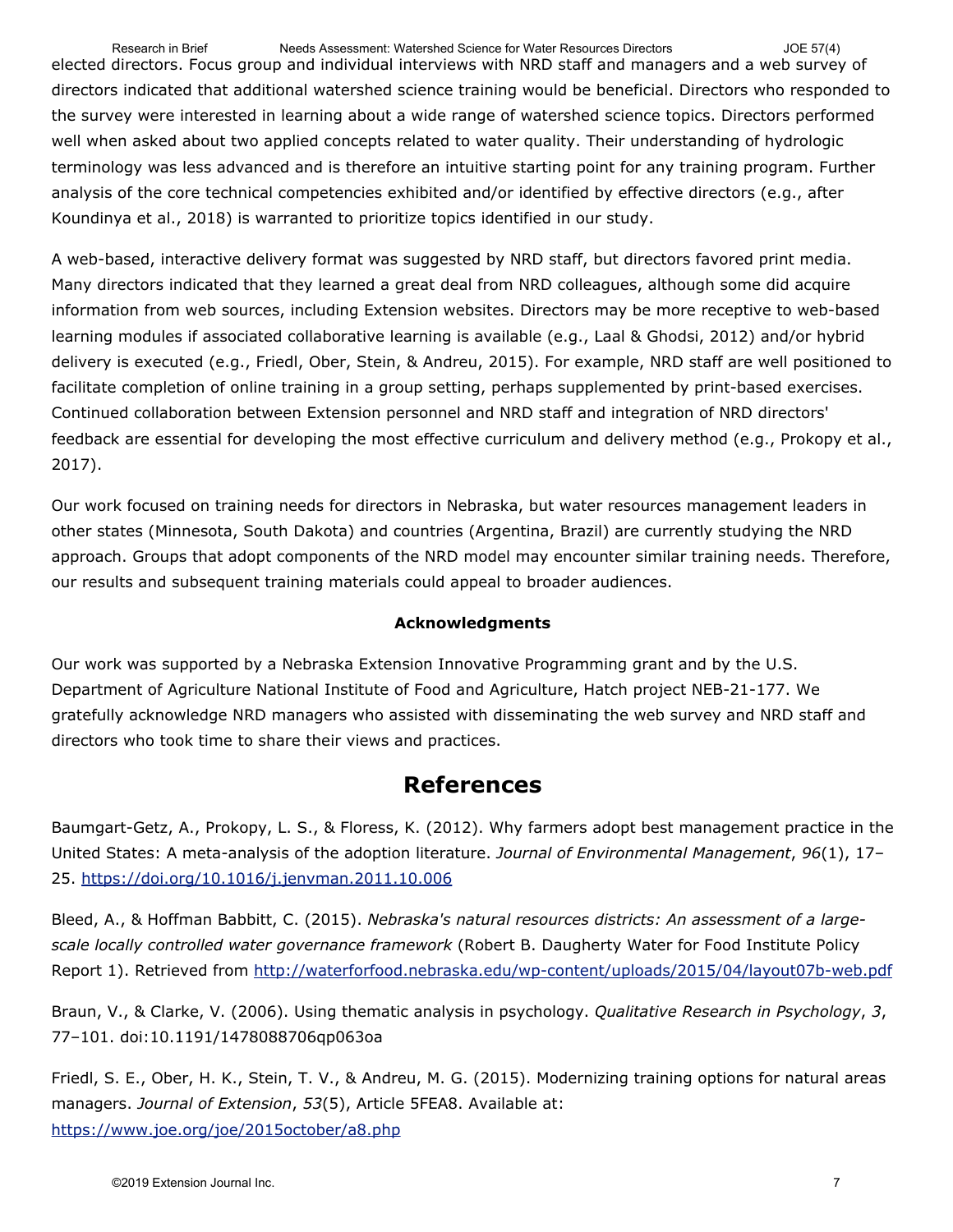Gamon, J. A. (1992). Focus groups: A needs assessment tool. *Journal of Extension*, *30*(1), Article 1TOT2. Available at:<https://www.joe.org/joe/1992spring/tt2.php/php> Research in Brief Needs Assessment: Watershed Science for Water Resources Directors JOE 57(4)

Garst, B. A., & McCawley, P. F. (2015). Solving problems, ensuring relevance, and facilitating change: The evolution of needs assessment within Cooperative Extension. *Journal of Human Sciences and Extension Volume*, *3*(2), 26–47.

Koundinya, V., Baird, A., Klink, J., Wolfson, L., Frankenberger, J., Bonnell, J., & Power, R. (2018). Core competencies for successful watershed management practitioners. *Journal of Extension*, *56*(1), Article 1RIB1. Available at:<https://www.joe.org/joe/2018february/rb1.php>

Kuo, Y.-C., & Belland, B. R. (2016). An exploratory study of adult learners' perceptions of online learning: Minority students in continuing education. *Educational Technology Research and Development*, *64*(4), 661– 680. <https://doi.org/10.1007/s11423-016-9442-9>

Laal, M., & Ghodsi, S. M. (2012). Benefits of collaborative learning. *Procedia—Social and Behavioral Sciences*, *31*, 486–490.<https://doi.org/10.1016/j.sbspro.2011.12.091>

Prokopy, L. S., Carlton, J. S., Haigh, T., Lemos, M. C., Mase, A. S., & Widhalm, M. (2017). Useful to usable: Developing usable climate science for agriculture. *Climate Risk Management*, *15*, 1–7. <https://doi.org/10.1016/j.crm.2016.10.004>

Robinson, P., & Shepard, R. (2011). Outreach, applied research, and management needs for Wisconsin's Great Lakes freshwater estuaries: A Cooperative Extension needs assessment model. *Journal of Extension*, *49*(1), Article 1FEA3. Available at:<https://www.joe.org/joe/2011february/a3.php>

Shepard, R. (1999). Making our nonpoint source pollution education programs effective. *Journal of Extension*, *37*(5), Article 5FEA2. Available at:<https://www.joe.org/joe/1999october/a2.php>

U.S. Department of Agriculture National Agricultural Statistics Service. (n.d.). 2017 state agriculture overview for Nebraska. Retrieved April 30, 2018, from [https://www.nass.usda.gov/Quick\\_Stats/Ag\\_Overview/stateOverview.php?state=NEBRASKA](https://www.nass.usda.gov/Quick_Stats/Ag_Overview/stateOverview.php?state=NEBRASKA)

Warner College of Natural Resources. (n.d.). Watershed science major and minor. Retrieved April 30, 2018, from<https://warnercnr.colostate.edu/ess/ess-undergraduate-degree-tracks/watershed-science-major-minor/>

Wolfson, L., Lewandowski, A., Bonnell, J., Frankenberger, J., Sleeper, F., & Latimore, J. (2015). Developing capacity for local watershed management: Essential leadership skills and training approaches. *Journal of Contemporary Water Research & Education*, *156*(1), 86–97. [https://doi.org/10.1111/j.1936-](https://doi.org/10.1111/j.1936-704X.2015.03207.x) [704X.2015.03207.x](https://doi.org/10.1111/j.1936-704X.2015.03207.x)

# **Appendix A**

### **Critical Watershed Science Topics Identified as Educational Needs by Interview Participants (Natural Resources District [NRD] Staff)**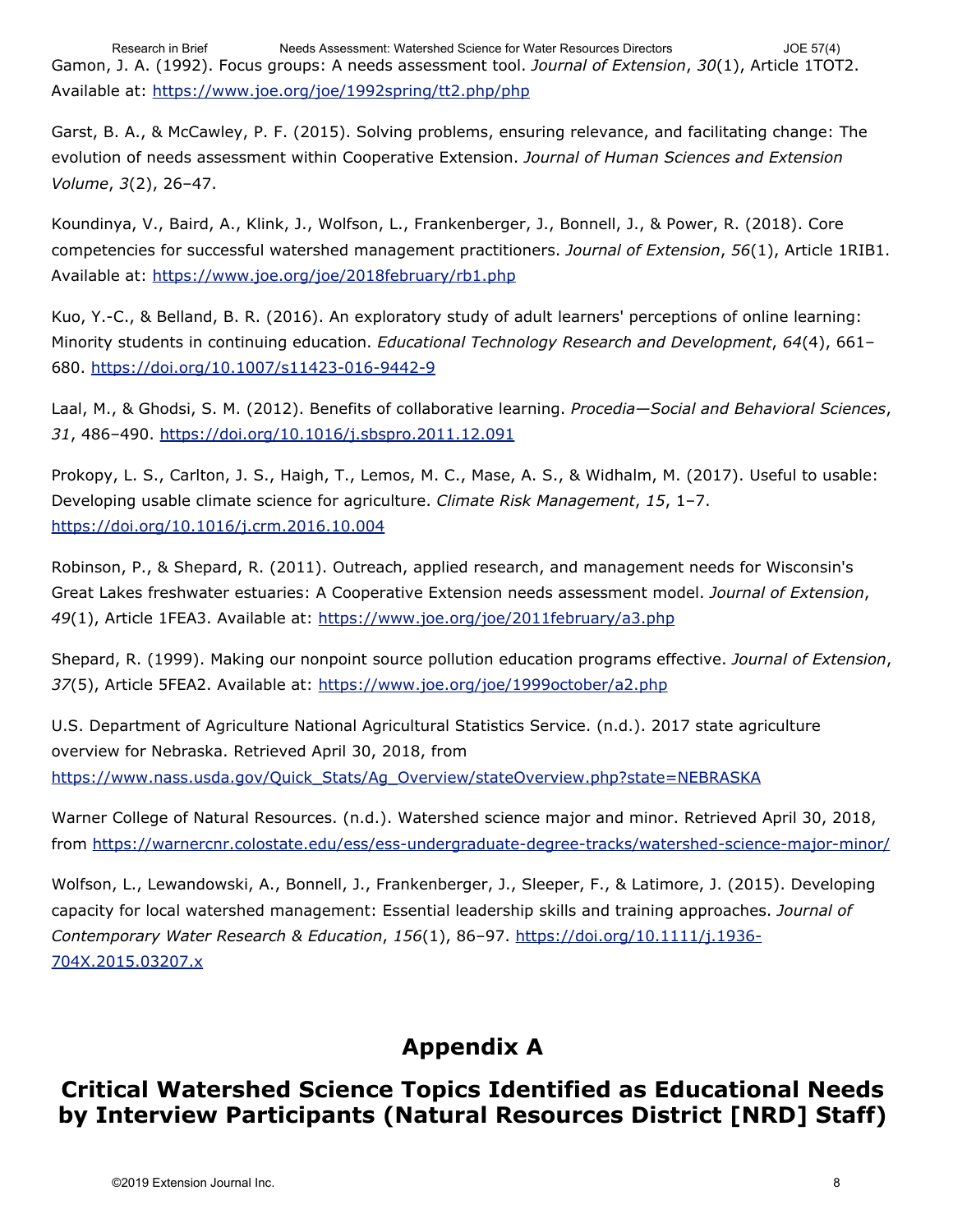| Research in Brief                            | Needs Assessment: Watershed Science for Water Resources Directors            | JOE 57(4)                                                       |
|----------------------------------------------|------------------------------------------------------------------------------|-----------------------------------------------------------------|
| Watershed science <sup>a</sup> basics        | Regional issues                                                              | Legal/regulatory/agencies                                       |
| • Water cycle/sources                        | • Nebraska river basins <sup>a</sup>                                         | • Water laws and regulations <sup>a</sup>                       |
| • Watershed definition <sup>b</sup>          | • Nebraska geology                                                           | • NRD responsibilities                                          |
| • Spatial scales of watersheds               | • Connections across water, geology,<br>soils, and habitat in different NRDs | • NRD director responsibilities                                 |
| • Aquifer and subsurface hydrology           |                                                                              | • NRD interactions with state agencies                          |
| terminology <sup>a,b</sup>                   | • Interactions and feedback across<br>watersheds, aquifers, and              | • NRD budget, costs, funding, taxes                             |
| • Aquifer types <sup>b</sup>                 | management actions                                                           | (policy and economics) <sup>a</sup>                             |
| • Groundwater-surface water interaction      | Shared experience: What are other<br>٠<br>NRDs doing?                        | • Water management plans (quality and<br>quantity) <sup>a</sup> |
| • Groundwater and surface water <sup>a</sup> |                                                                              |                                                                 |
| quality basics, protection <sup>b</sup>      |                                                                              | • Federal/state/NRD roles, missions,                            |
|                                              |                                                                              | interactions <sup>a</sup>                                       |
| • Groundwater and surface water <sup>a</sup> |                                                                              |                                                                 |
| quantity basics, water budgets               |                                                                              |                                                                 |
| • Water modeling basicsb                     |                                                                              |                                                                 |

- Water quality
- Water quantity

aIn the director survey, respondents were asked whether they were interested in learning more about these topics. bThese

concepts or definitions were used to assess directors' baseline knowledge of watershed science.

# **Appendix B**

## **Water Quantity and Quality Subtopics Emphasized by Interview Participants (Natural Resources District [NRD] Staff)**

Water quantity **Water quality** Water quality **Water quality** 

- Water resources monitoring
- Water resources planning
- Gaining versus losing streams

©2019 Extension Journal Inc. 9

- Understanding regulations
- Contaminant sources and remediation: Manure, nitrate, pesticides, metals, etc. and subsequent biogeochemical interactions